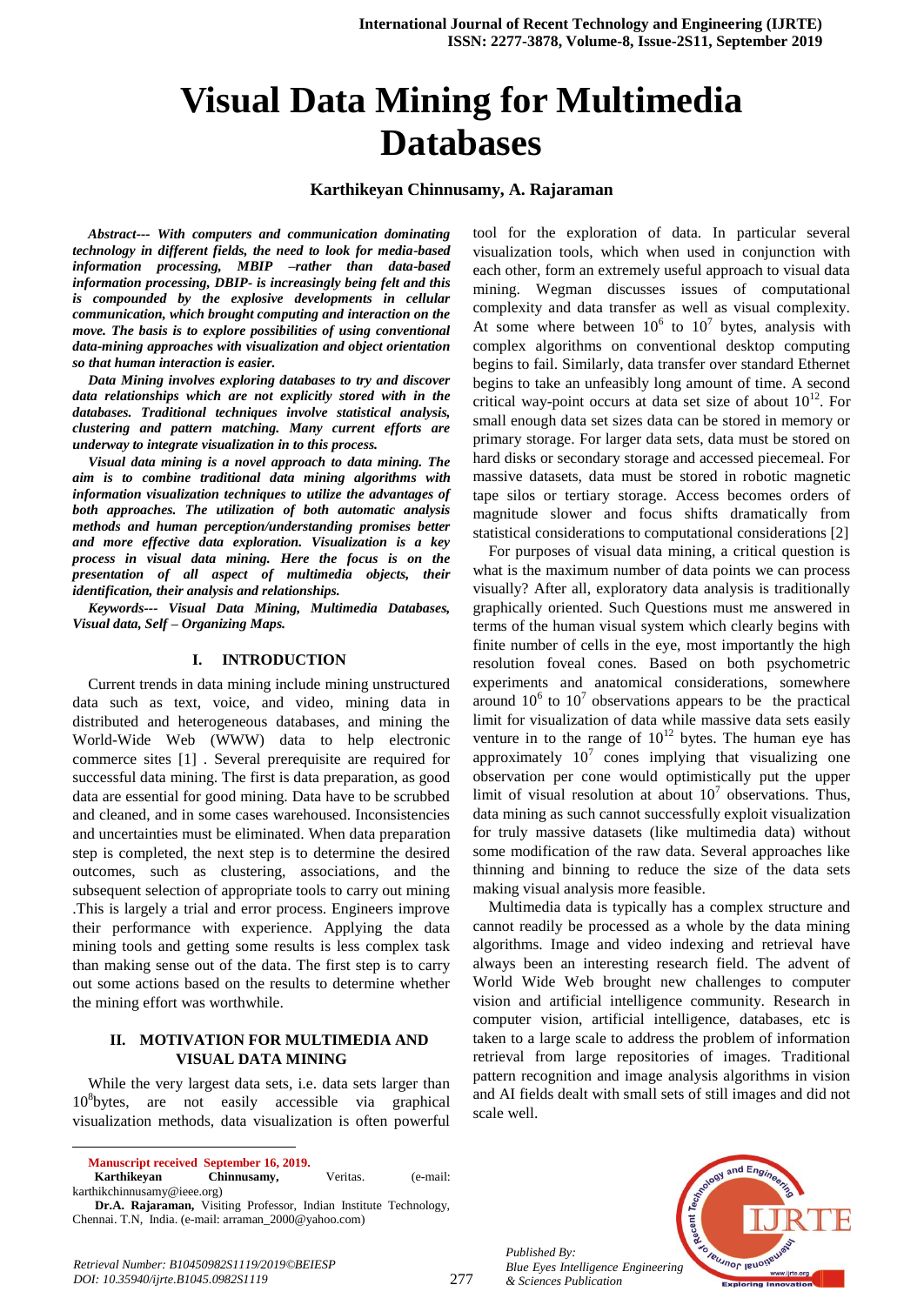Whereas much of the previous work on data mining focused on mining relational databases. Object models are very popular for multimedia data, and therefore, we need to mine object databases to extract useful information from the large quantities of multimedia data. For machine learning and knowledge discovery multimedia mining brings new challenges as the data is extremely large in size, uses different modalities and has a rich internal structure. Required technologies include speech recognition, text mining, video and image analysis information retrieval and summarization.

#### *2.1 Multimedia Mining*

The progress made in the hardware technology allows today's computer system to store very large amounts of data. It is estimated that every year about 1Exabyte of data are generated, of which large portion is available in digital form. Even simple transactions of every day life are typically recorded by computers [9]. Usually many parameters are recorded resulting in multidimensional data with high dimensionality. Finding the valuable information hidden in them is however a difficult task. With this today's data management systems, it is only possible to view quite small portions of data. If the data is presented textually, the amount of data which can be displayed is in the range of some one hundred data items, but multimedia kind of data will contain data sets with millions of data items. For setting meaningful information out of that we need to explore the multimedia data. The exploration can be done with visual data mining techniques [6].Much of the bandwidth on the Internet is taken up by transmission of visual data. The bulk of this data is never analyzed or used because of lack of efficient and scalable techniques.

Visual data exploration aims at integrating the human in the data exploration process, applying its perpetual abilities to the multimedia data. Visualization is the key process in Visual data mining. Visualization technique can provide a clear and more detailed view on different aspect of data as well as results of automated mining algorithms. Here we will see the information content and information structure parts in which the information is organized.

Now the challenge is to mine data in the multimedia objects. One way is to extract relational data from multimedia data. The other is to mine object databases directly. First we need to identify the types of mining that could be carried out (like clustering, estimation and prediction. The recent advances in research on multimedia databases [11] enable the creation of large multimedia databases which can be queried in an effective way. These advances, in combination with the research in to multimedia database and advances in data mining in relational databases [2], created a possibility for the creation of multimedia data mining systems.

We could develop techniques to retrieve values of the attributes and then find some relationships between the values. We can write additional methods to extract certain values and then do some analysis. Visual data mining techniques proven to be of high value in exploratory data analysis and they have high potential for exploring large database, in particular when we have little is known about the data and the exploration goals are vogue. When we are using visual data mining the user is directly involved in the exploration process, shifting and adjusting the exploration goals can be automatically done.

In text mining, the retrieval of document can be done by specifying attributes or key values. Also we required to discover associations between the words and paragraphs. Since most of the available data mining tools support only relational databases (Structured data),we required to develop tools that can handle unstructured text data.[7],[8].

Image mining deals with mainly associations between different images from large image database. We have to find out unusual patterns in the images. We need to extract Metadata from images and then mining can be done on the metadata [10] [12]. The visualization techniques are very much useful in finding the unusual patterns in the images.

Video mining and audio mining are difficult compared to text mining and image mining. But one of the way is to convert the available information from video and audio database to text [13]. For this visual mining can be used. Using visual mining we can gain insight into unstructured data and can come up with new hypotheses. The verification of the hypotheses can also be done via visual data exploration but it may also be accomplished by automatic techniques from statistics or machine learning.

# **III. VISUAL MINING TECHNIQUES & RESULTS**

Many multimedia data sets consist of more than tree attributes and therefore, they do not allow a simple visualization as two-dimensional or three-dimensional plots. Since there is no simple mapping of the attributes to the two dimensions of the screen, more sophisticated visualization techniques are needed [3],[4]. This can be achieved by the following techniques.

# *3.1. Self – Organizing maps (SOM)*

SOM provide a effective mechanism for preprocessing and organizing unstructured data. SOMs are able to extract groups of similar information objects and can be described as nonlinear projection from n-dimensional input space on to two dimensional visualization spaces [5],[14] .

# *3.2. Progressive Resolution Refinement*

For effective and efficient discovery of patterns in multimedia databases, a multi-resolution strategy can be used .By first finding the patterns at a low resolution and preserving the search at a higher resolution with only the data selected in lower resolutions. The basic idea is quickly approximate patterns at a course level, and then eliminates false positives by verifying them at a higher resolution. This can be done by using image processing algorithms such as image enhancement, filtering and transformation.

# *3.3. Geometrically Transformed Displays*

Geometrically transformed display techniques aim at finding interesting transformations of multidimensional data sets.



*Published By:*

*& Sciences Publication*